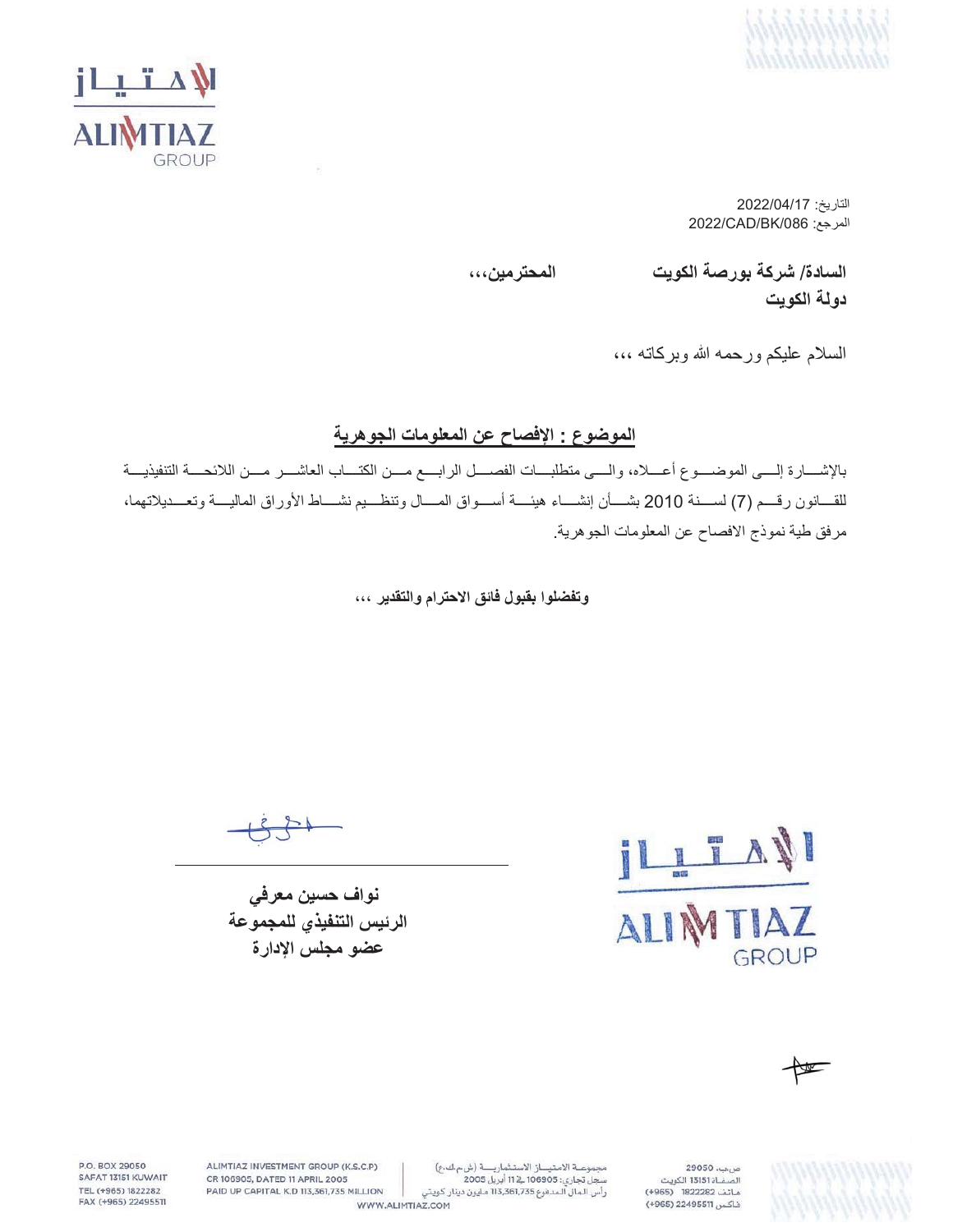



التاريخ: 2022/04/17 2022/CAD/CMA/085 (المرجع:

**ˬˬˬϥϳϣέΗΣϣϟ ΡΎλϓϹΓέΩ·** /**ΓΩΎγϟ** هيئة أسواق المال

السلام عليكم ورحمه الله وبركاته ،،،

#### الموضوع : الإفصاح عن المعلومات الجوهرية

بالإشــارة إلـــي الموضـــوع أعـــلاه، والـــي متطلبـــات الفصـــل الرابـــع مـــن الكتـــاب العاشـــر مـــن اللائحـــة التنفيذيـــة للقسانون رفسم (7) لسسنة 2010 بشسأن إنشساء هيئسة أسسواق المسال وتنظسيم نشساط الأوراق الماليسة وتعسديلاتهما، مرفق طية نموذج الافصاح عن المعلومات الجوهرية.

**وتفضلوا بقبول فائق الاحترام والتقدير ،،،** 

<u>ILITANI</u>

TIAZ ALIN GROUP

نواف حسين معرف*ي* الرئيس التنفيذي للمجموعة عضو مجلس الإدارة



29050 .  $\mu$ .<br>الصفاة 13151 الكويت هاتف 1822282 (4965) فاكس 22495511 (+965)

مجموعة الامتياز الاستثمارية (ش.م ك.ع) رأس الـمال الـمدفوع 113,361,735 مـليون دينار كـويتي

WWW.ALIMTIAZ.COM

ALIMTIAZ INVESTMENT GROUP (K.S.C.P) CR 106905, DATED 11 APRIL 2005

P.O. BOX 29050

SAFAT 13151 KUWAIT

TEL (+965) 1822282

FAX (+965) 22495511

PAID UP CAPITAL K.D 113,361,735 MILLION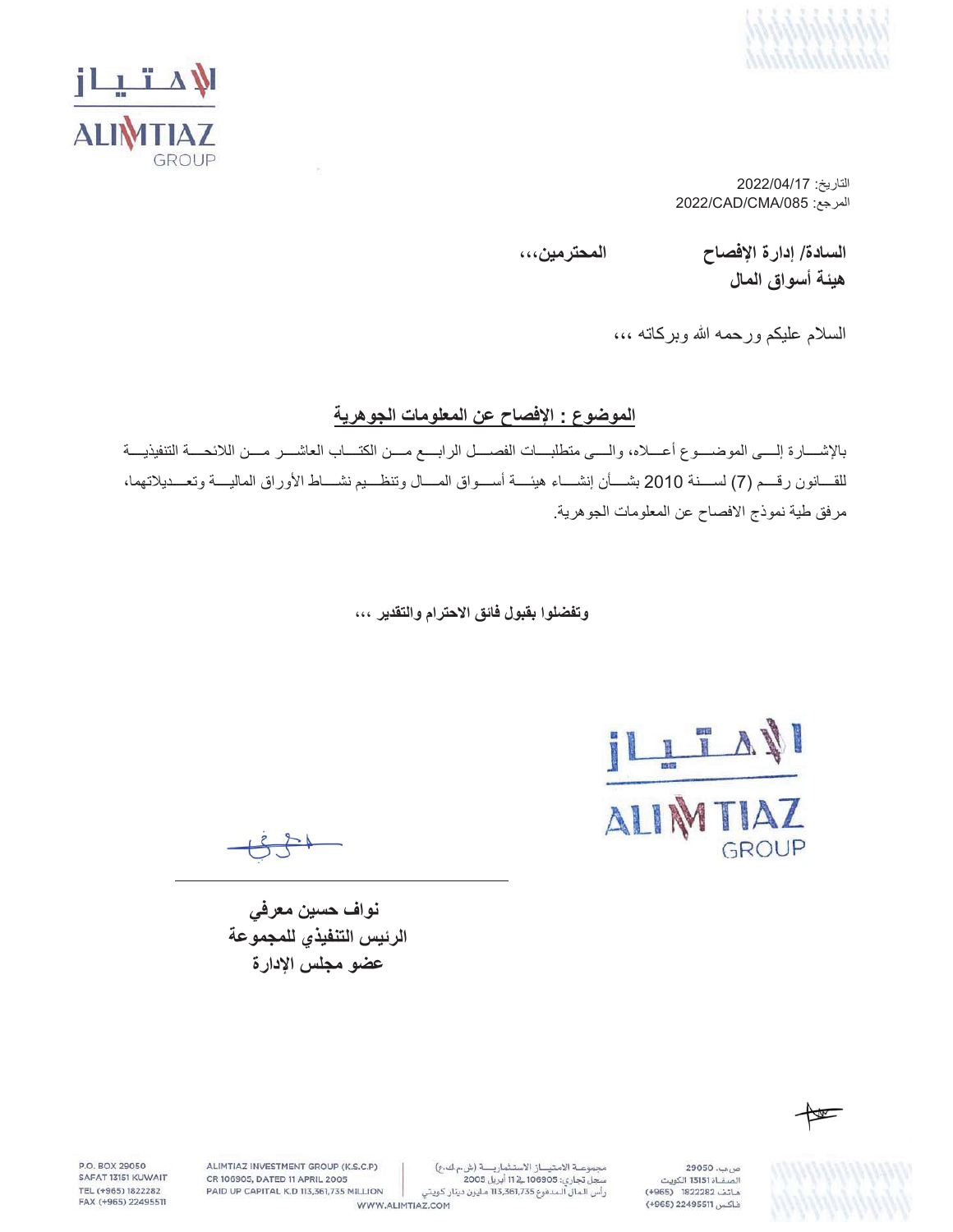



## نموذج الإفصاح عن المعلومات الجوهرية

| 2022/04/17                                                                      | التاريخ                                       |
|---------------------------------------------------------------------------------|-----------------------------------------------|
| شركة مجموعة الإمتياز الإستثمارية                                                | إسم الشركة المدرجة                            |
| تعيين السيد/ سعد سامي البدر بوظيفة نائب الرئيس التنفيذي- إدارة التطوير المؤسسي. | المعلومة الجوهرية                             |
| لا يوجد أثر .                                                                   | أثر المعلومة الجوهرية<br>المركز المالي للشركة |

IL TAN GROUP

نواف حسين معرفي الرئيس التنفيذي للمجموعة عضو مجلس الإدارة



P.O. BOX 29050 SAFAT 13151 KUWAIT TEL (+965) 1822282 FAX (+965) 22495511

ALIMTIAZ INVESTMENT GROUP (K.S.C.P) CR 106905, DATED 11 APRIL 2005 PAID UP CAPITAL K.D 113,361,735 MILLION

مجموعة الامتياز الاستثمارية (ش.م ك.ع) مبسوعت المسيحين المستدريت رس م تاريخ<br>سجل تجاري: 116905 في 11 أبريل 2005<br>رأس الـمال الـمدفوع 113,361,735 مليون دينار كـويتي

WWW.ALIMTIAZ.COM

صب. 29050 س.ب. 13150 الكويت<br>الصفـاة 13151 الكويت<br>هـاتـف 1822282 (1965+) فاكس 22495511 (+965)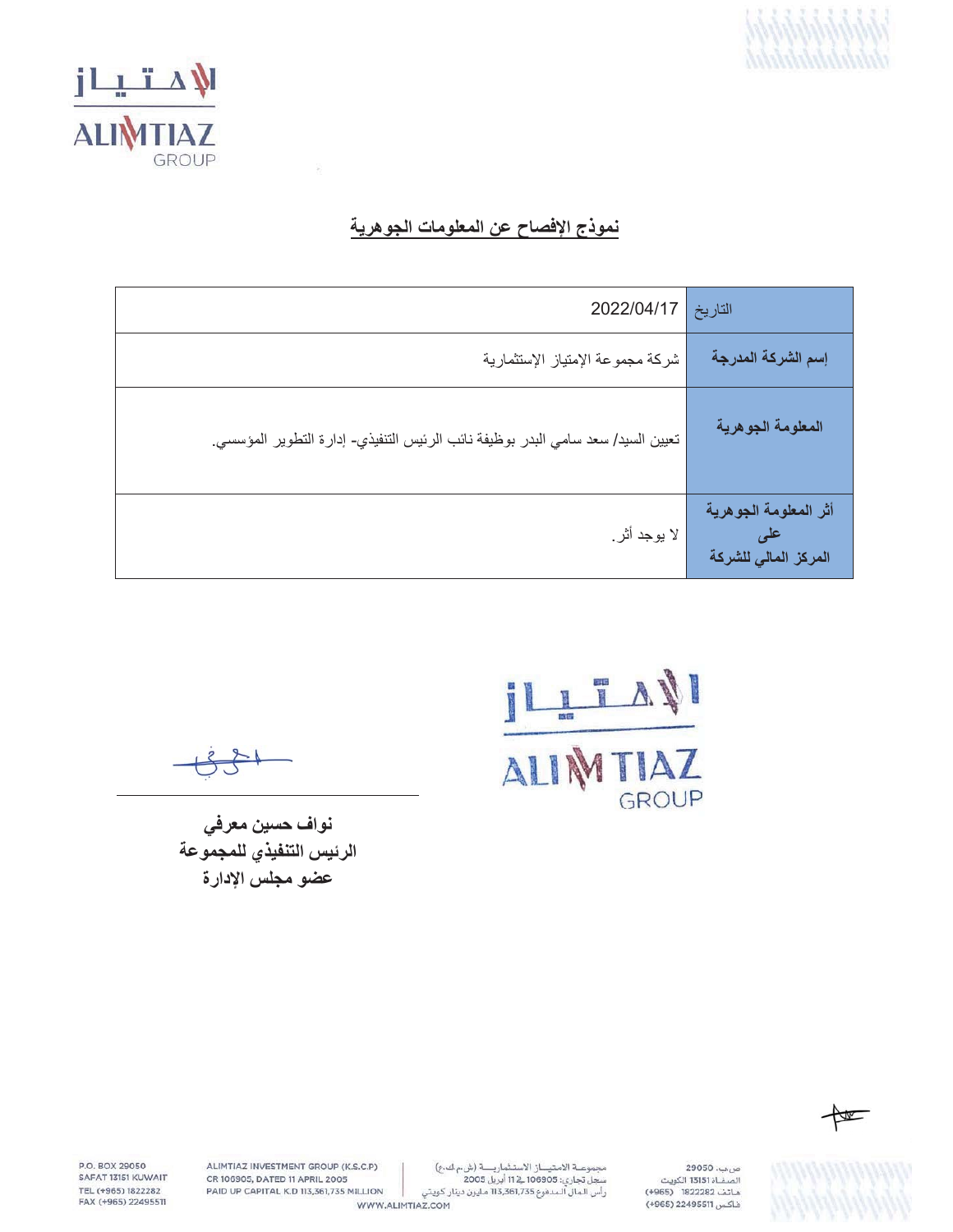



Date: 17/04/2022 Ref: 086/BK/CAD/2022

**Boursa Kuwait Company Kuwait**

#### **Subject: Disclosure of Material Information**

With reference to the above subject, and the requirements of fourth chapter of Module Ten (Disclosure and Transparency) of the Executive bylaws of Law No 7 of 2010 regarding the establishment of the Capital Markets Authority and regulating securities activities and their amendments, find enclosed the Disclosure Form of Material Information.

Sincerely,

**Nawaf H Marafi Group Chief Executive Officer Board Member**





**P.O. ROY 29050** SAFAT 13151 KUWAIT TEL (+965) 1822282 FAX (+965) 22495511 ALIMTIAZ INVESTMENT GROUP (K.S.C.P) CR 106905, DATED 11 APRIL 2005 PAID UP CAPITAL K.D 113,361,735 MILLION

مجموعة الامتياز الاستثمارية (ش مك ع) سجل تجاري: 106905 فے 11 أبريل 2005 رأس الـمال الـمدفوع 113,361,735 مـليون دينار كـويتي WWW.ALIMTIAZ.COM

ص بب، 29050 .<br>الصفــاة 13151 الكويت هاتف 1822282 (4965) فاكس 22495511 (965+)